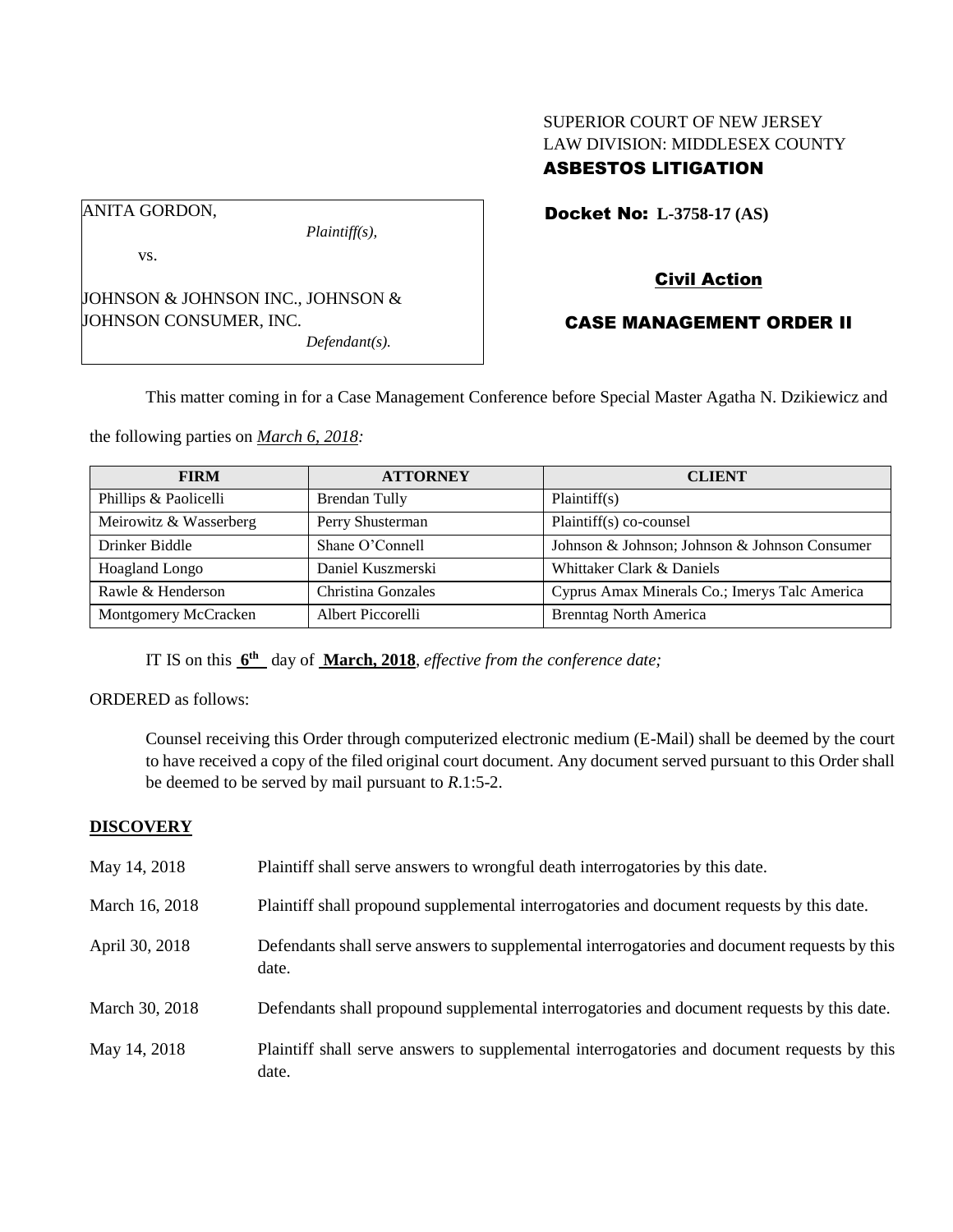- July 16, 2018 Fact discovery, including depositions, shall be completed by this date. Plaintiff's counsel shall contact the Special Master within one week of this deadline if all fact discovery is not completed.
- July 16, 2018 Depositions of corporate representatives shall be completed by this date.

#### **EARLY SETTLEMENT**

September 14, 2018 Settlement demands shall be served on all counsel and the Special Master by this date.

#### **SUMMARY JUDGMENT MOTION PRACTICE**

- September 14, 2018 Plaintiff's counsel shall advise, in writing, of intent not to oppose motions by this date.
- September 28, 2018 Summary judgment motions shall be filed no later than this date.
- October 26, 2018 Last return date for summary judgment motions.

#### **MEDICAL DEFENSE**

- April 30, 2017 Plaintiff shall serve updated medical authorizations by this date.
- September 7, 2018 Plaintiff shall serve medical expert reports by this date.
- December 7, 2018 Defendants shall identify its medical experts and serve medical reports, if any, by this date. In addition, defendants shall notify plaintiff's counsel (as well as all counsel of record) of a joinder in an expert medical defense by this date.

### **LIABILITY EXPERT REPORTS**

- September 7, 2018 Plaintiff shall identify its liability experts and serve liability expert reports or a certified expert statement by this date or waive any opportunity to rely on liability expert testimony.
- December 7, 2018 Defendants shall identify its liability experts and serve liability expert reports, if any, by this date or waive any opportunity to rely on liability expert testimony.

#### **EXPERT DEPOSITIONS**

January 18, 2019 Expert depositions shall be completed by this date. To the extent that plaintiff and defendant generic experts have been deposed before, the parties seeking that deposition in this case must file an application before the Special Master and demonstrate the necessity for that deposition. To the extent possible, documents requested in a deposition notice directed to an expert shall be produced three days in advance of the expert deposition. The expert shall not be required to produce documents that are readily accessible in the public domain.

 $\_$  ,  $\_$  ,  $\_$  ,  $\_$  ,  $\_$  ,  $\_$  ,  $\_$  ,  $\_$  ,  $\_$  ,  $\_$  ,  $\_$  ,  $\_$  ,  $\_$  ,  $\_$  ,  $\_$  ,  $\_$  ,  $\_$  ,  $\_$  ,  $\_$  ,  $\_$  ,  $\_$  ,  $\_$  ,  $\_$  ,  $\_$  ,  $\_$  ,  $\_$  ,  $\_$  ,  $\_$  ,  $\_$  ,  $\_$  ,  $\_$  ,  $\_$  ,  $\_$  ,  $\_$  ,  $\_$  ,  $\_$  ,  $\_$  ,